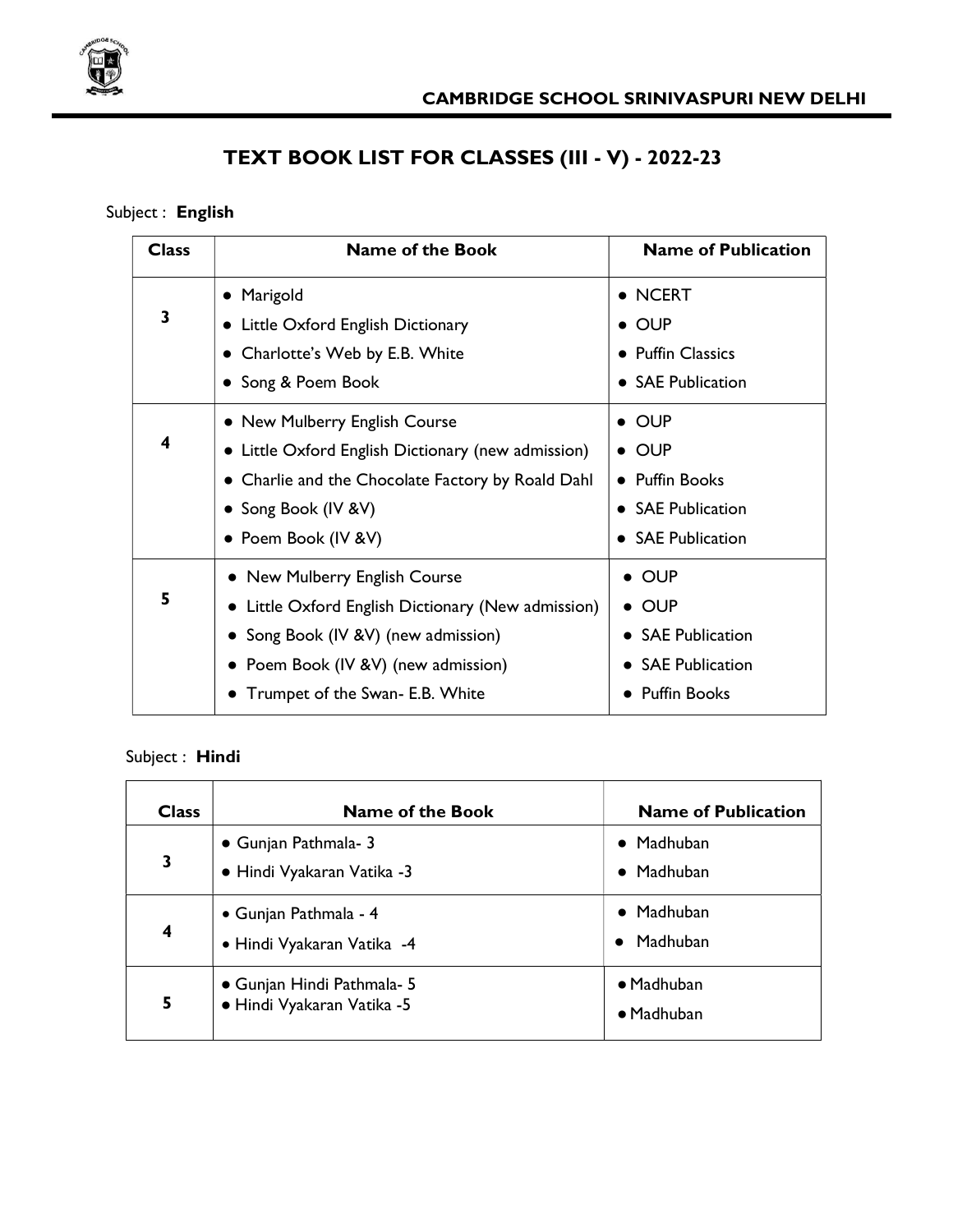#### Subject : Mathematics

| <b>Class</b>            | <b>Name of the Book</b>                                                                           | <b>Name of Publication</b>     |
|-------------------------|---------------------------------------------------------------------------------------------------|--------------------------------|
| 3                       | • New Enjoying Mathematics -3<br>• New Enjoying Mathematics -3 Practice Book                      | $\bullet$ OUP<br>$\bullet$ OUP |
| $\overline{\mathbf{4}}$ | • New Enjoying Mathematics-4<br>• New Enjoying Mathematics -4 Practice Book                       | $\bullet$ OUP<br>$\bullet$ OUP |
| 5                       | New Enjoying Mathematics -5<br>New Enjoying Mathematics -Practice Book -<br>$\bullet$<br>Class- 5 | $\bullet$ OUP<br>$\bullet$ OUP |

### Subject : Science

| <b>Class</b> | <b>Name of the Book</b> | <b>Name of Publication</b> |
|--------------|-------------------------|----------------------------|
| 3            | • Science Workbook      | <b>SAE Publication</b>     |
| 4            | • Science Workbook      | • SAE Publication          |
| 5            | • Frank Science -5      | • Frank Brothers           |

#### Subject : Social Studies

| <b>Class</b> | Name of the Book                                                  | <b>Name of Publication</b>      |
|--------------|-------------------------------------------------------------------|---------------------------------|
| 3            | • Oxford Junior Students Atlas<br>• S.ST Workbook Vol- I          | <b>OUP</b><br>• SAE Publication |
|              | • S.ST Workbook Vol- 2                                            | • SAE Publication               |
| 4            | • S.ST Workbook<br>• Oxford Junior Students Atlas (new admission) | • SAE Publication<br>OUP        |
| 5            | • S.ST Workbook<br>Oxford Junior Students Atlas (new admission)   | • SAE Publication<br>OUP        |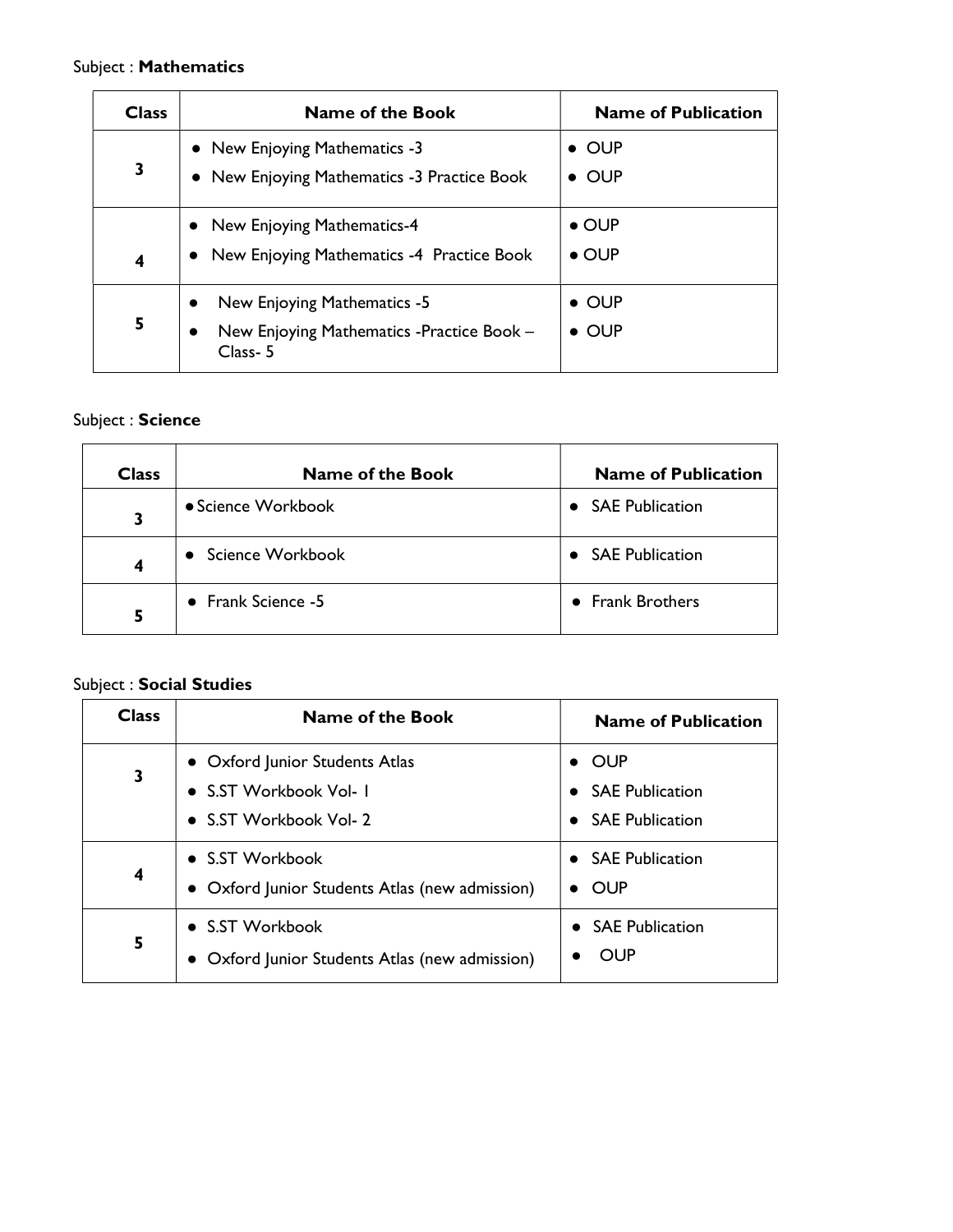

# TEXT BOOK LIST FOR CLASSES (VI - XII) - 2022-23

Subject : English

| <b>Class</b>    | <b>Name of the Book</b>                                      | <b>Name of Publication</b>                     |
|-----------------|--------------------------------------------------------------|------------------------------------------------|
|                 | • Communicate with Cambridge MCB VI                          | • Cambridge University Press                   |
| 6               | • Communicate with Cambridge Work Book VI                    | • Cambridge University Press                   |
|                 | • Communicate with Cambridge Literature Reader VI            | • Cambridge University Press                   |
|                 | • Grammar Corner Stone -6                                    | • Longman Pearson                              |
|                 | • Novel- Heroes the colour of dust by Amit Majmudar          |                                                |
|                 | (2 Note Books)                                               |                                                |
|                 | • Communicate with Cambridge MCB VII                         | • Cambridge University Press                   |
| 7               | • Communicate with Cambridge Work Book VII                   | <b>Cambridge University Press</b><br>$\bullet$ |
|                 | • Communicate with Cambridge Literature Reader VII           | <b>Cambridge University Press</b><br>$\bullet$ |
|                 | • Grammar Corner Stone -7                                    | Longman Pearson<br>$\bullet$                   |
|                 | • Novel - Number the stars by Lois Lowry                     |                                                |
|                 | 2 Note Books                                                 |                                                |
|                 | • Communicate with Cambridge MCB VIII                        | <b>Cambridge University Press</b><br>$\bullet$ |
| 8               | • Communicate with Cambridge Work Book VIII                  | <b>Cambridge University Press</b>              |
|                 | • Communicate with Cambridge Literature Reader VIII          | <b>Cambridge University Press</b><br>$\bullet$ |
|                 | • Grammar Corner Stone -8                                    | Longman Pearson<br>$\bullet$                   |
|                 | . Novel - Animal Farm by George Orwell                       |                                                |
|                 | 2 Note Books                                                 |                                                |
|                 | English Course Communicative Literature Reader<br>$\bullet$  | <b>CBSE</b>                                    |
| 9               | English Course Communicative Workbook                        | <b>CBSE</b>                                    |
|                 | English Course Communicative Main Couse Book<br>$\bullet$    | <b>NCERT</b>                                   |
|                 | 2 Reg. (180 pages)                                           |                                                |
|                 | First Fight X<br>$\bullet$                                   | <b>NCERT</b><br>$\bullet$                      |
| $\overline{10}$ | Footprints without feet-X                                    | <b>NCERT</b>                                   |
|                 | Words and Expression - II<br>$\bullet$<br>2 Reg. (180 pages) | <b>NCERT</b>                                   |
|                 | • Hornbill English Core                                      | <b>NCERT</b><br>$\bullet$                      |
| П               | • Snapshots Supplementary Reader                             | <b>NCERT</b>                                   |
|                 | 2 Reg. (180 pages)                                           |                                                |
|                 | • Flamingo English Core                                      | <b>NCERT</b>                                   |
| 12              | • Vistas Supplementary Reader                                | <b>NCERT</b>                                   |
|                 | 2 Reg. (180 pages)                                           |                                                |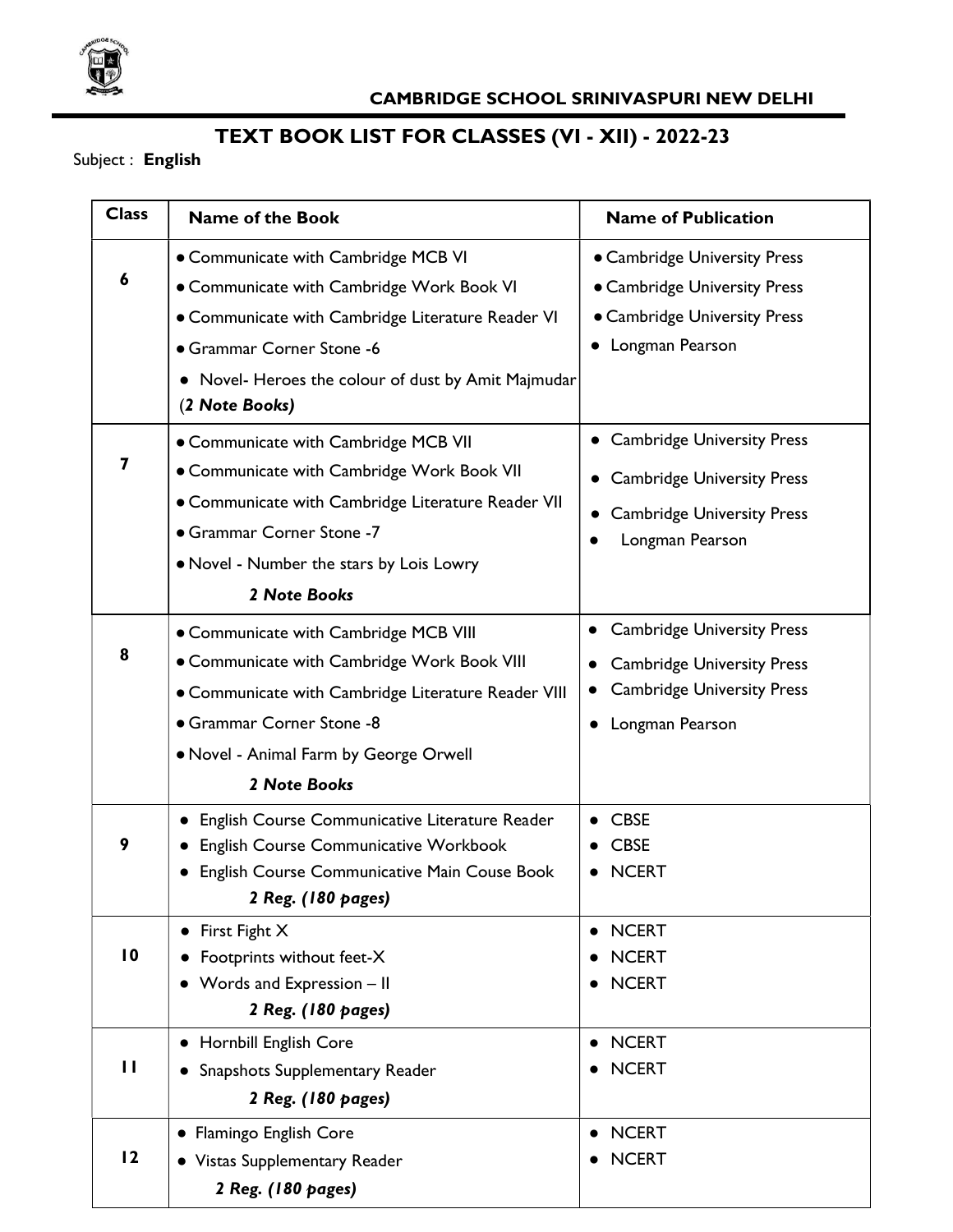### Subject : Hindi

| <b>Class</b> | <b>Name of the Book</b>                                                                                          | <b>Name of Publication</b>                       |
|--------------|------------------------------------------------------------------------------------------------------------------|--------------------------------------------------|
| 6            | • Vasant-I<br>• Sachitra Hindi Vyakaran-I<br>• मालगुडी की कहानियाँ, आर के नारायण -<br>राजपाल प्रकाशन             | <b>NCERT</b><br>New Saraswati House              |
|              | 2 Note Books                                                                                                     |                                                  |
|              | • Vasant-II                                                                                                      | • NCERT                                          |
| 7            | Sachitra Hindi Vyakaran-II                                                                                       | New Saraswati House                              |
|              | • अग्नि की उड़ान, डॉ. ऐ. पी. जे. अब्दुल कलाम -<br>प्रभात प्रकाशन                                                 |                                                  |
|              | 2 Note Books                                                                                                     |                                                  |
| 8            | • Vasant-III<br>· Sachitra Hindi Vyakaran-III<br>• मेरा परिवार, महादेवी वर्मा - लोकभारती प्रकाशन<br>2 Note Books | <b>NCERT</b><br>$\bullet$<br>New Saraswati House |
|              | Sparsh for Class IX                                                                                              | <b>NCERT</b>                                     |
| 9            | Sanchayan Class IX                                                                                               | <b>NCERT</b>                                     |
|              | • Vyakaran Pravesh IX                                                                                            | <b>Full Marks</b>                                |
|              | 2 Note Books                                                                                                     |                                                  |
|              | Sparsh for Class X                                                                                               | <b>NCERT</b>                                     |
| 10           | Sancharayan Class X<br>$\bullet$                                                                                 | <b>NCERT</b>                                     |
|              | Vyakaran Parvesh Class X<br>$\bullet$                                                                            | <b>Full Marks</b>                                |
|              | 2 Note Books                                                                                                     |                                                  |

### Subject : Mathematics

| <b>Class</b> | <b>Name of the Book</b>                        | <b>Name of Publication</b> |
|--------------|------------------------------------------------|----------------------------|
| 6            | • Text Book of Mathematics VI<br>2 Registers   | $\bullet$ NCERT            |
| 7            | • Text Book of Mathematics VII<br>2 Registers  | $\bullet$ NCERT            |
| 8            | • Text Book of Mathematics VIII<br>2 Registers | $\bullet$ NCERT            |
| 9            | • Text Book of Mathematics IX                  | $\bullet$ NCERT            |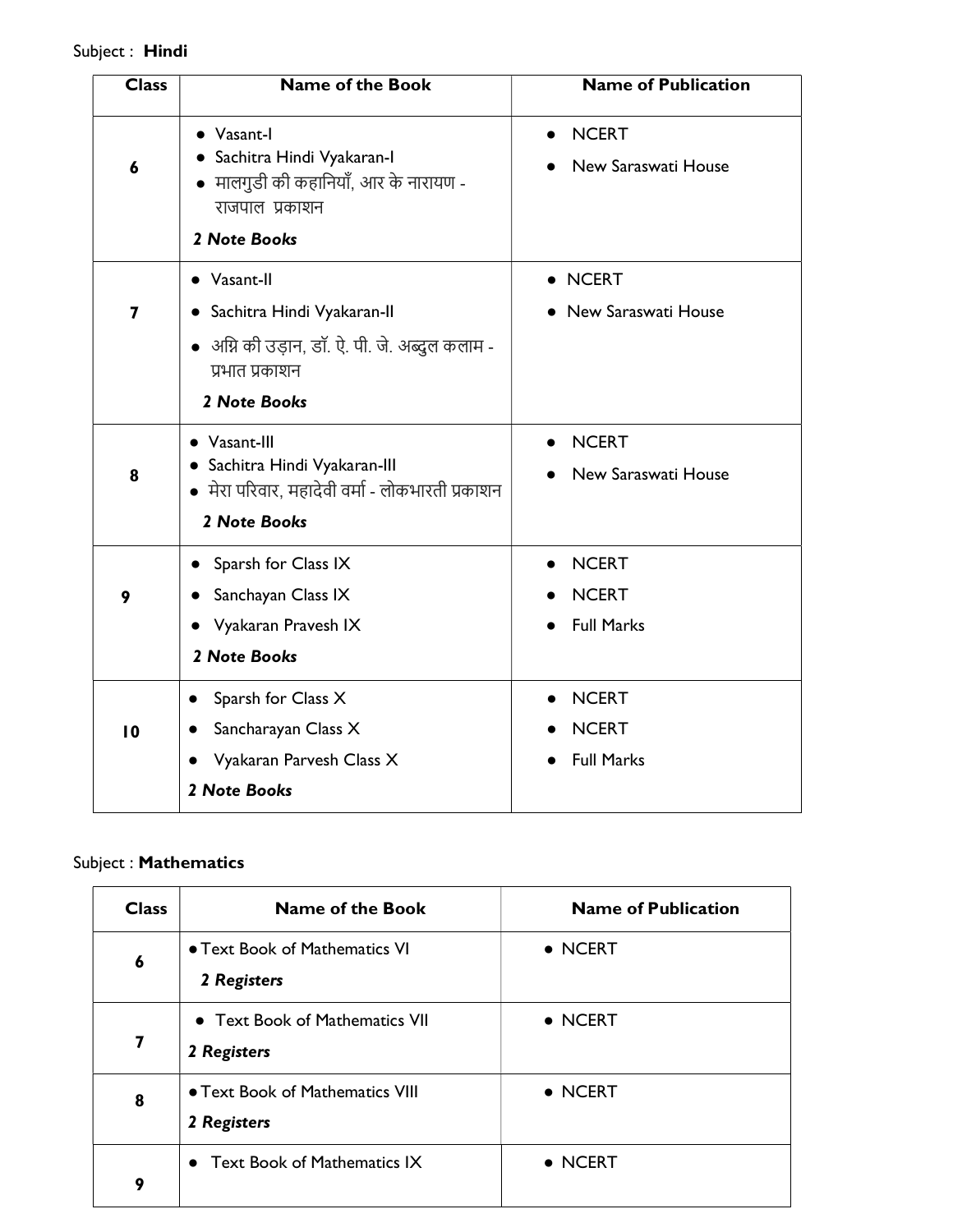|                 | 2 Registers                                  |                 |
|-----------------|----------------------------------------------|-----------------|
| $\overline{10}$ | • Text Book of Mathematics X<br>2 Registers  | • NCERT         |
| $\mathbf{I}$    | • Text Book of Mathematics XI<br>2 Registers | $\bullet$ NCERT |
| 12              | • Maths for class XII<br>2 Registers         | • NCERT         |

## Subject : Computer Science

| <b>Class</b>            | <b>Name of the Book</b>                                                 | <b>Name of Publication</b> |
|-------------------------|-------------------------------------------------------------------------|----------------------------|
| $\boldsymbol{6}$        | • Cyber Tools - VI<br>I Single Line School Note Book                    | Kips Learning Pvt. Ltd     |
| $\overline{\mathbf{z}}$ | • Cyber Tools - VII<br>I Single Line School Note Book                   | Kips Learning Pvt. Ltd     |
| 8                       | • Cyber Tools - VIII<br>I Single Line School Note Book                  | Kips Learning Pvt. Ltd     |
| 9                       | • Artificial Intelligence                                               | <b>Kips</b>                |
| $\mathbf{H}$            | • A text book of Computer Science Class<br>XI with Python<br>I Register | Sultan Chand               |
| 12                      | • A text book for CBSE Computer<br>Science - Class XII<br>I Register    | Sultan Chand               |

### Subject : Informatics Practices

| П  | • A text Book for CBSE Class XI<br>Informatics Practices with Python<br>I Register<br><b>I</b> Practical File | • Sultan Chand |
|----|---------------------------------------------------------------------------------------------------------------|----------------|
| 12 | • A text Book of Informatics Practices for<br>Class XII<br>Register                                           | • Sultan Chand |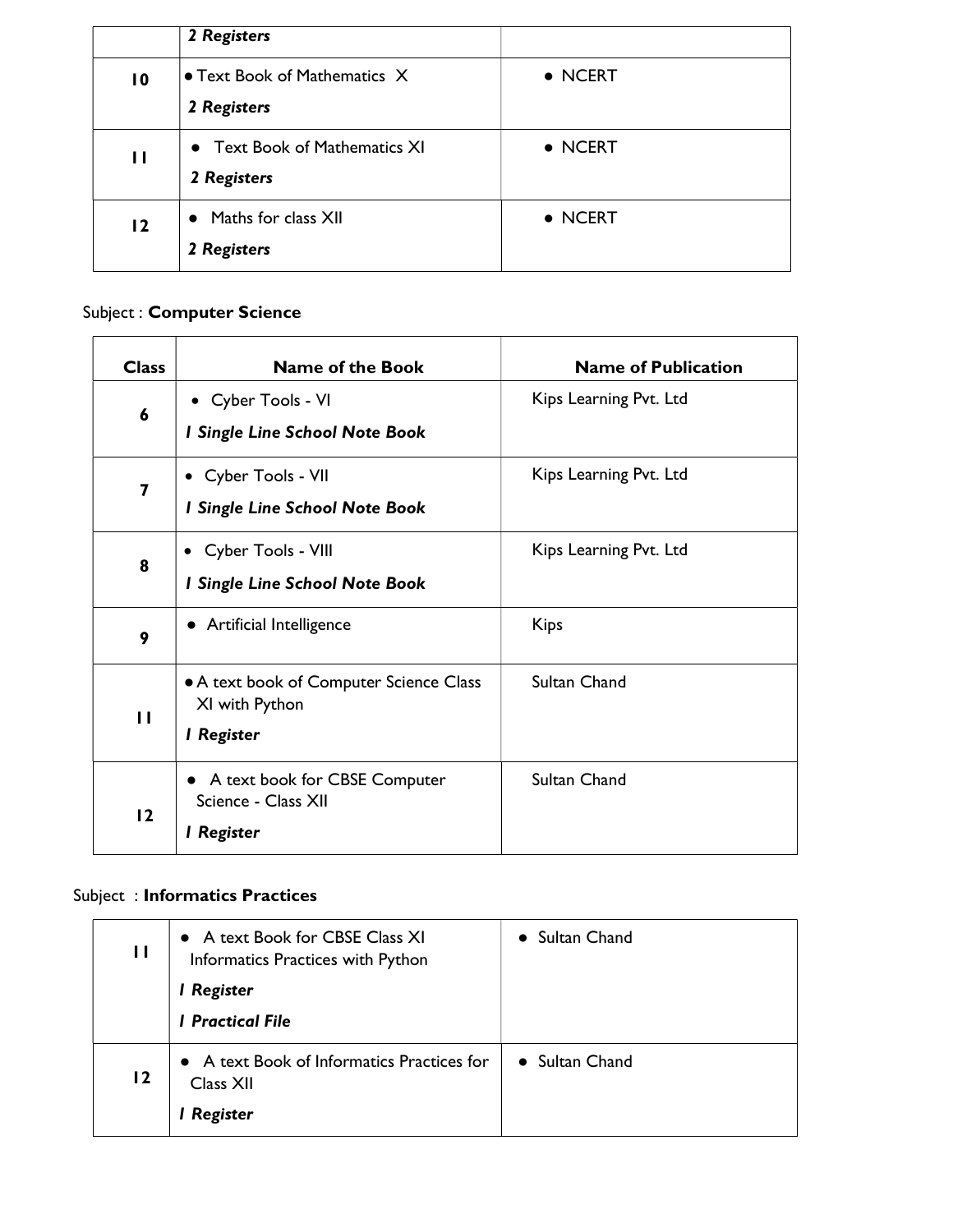## Subject : Sanskrit

| <b>Class</b> | <b>Name of the Book</b>                                                                                | <b>Name of Publication</b>                       |
|--------------|--------------------------------------------------------------------------------------------------------|--------------------------------------------------|
| 6            | • Ruchira for Class VI<br>• Saraswati Manika Sanskrit Vyakaran Part I<br><b>I</b> Note Book            | <b>NCERT</b><br>$\bullet$<br>New Saraswati House |
| 7            | · Ruchira for Class VII<br>· Saraswati Manika Sanskrit Vyakaran for<br>class VII<br><b>I</b> Note Book | <b>NCERT</b><br>New Saraswati House              |
| 8            | • Ruchira III<br>• Saraswati Manika Sanskrit Vyakaran III<br><b>I</b> Note Book                        | <b>CBSE</b><br>New Saraswati House               |

### Subject : French

| <b>Class</b>    | <b>Name of the Book</b>              | <b>Name of Publication</b>              |
|-----------------|--------------------------------------|-----------------------------------------|
|                 | Mon Passeport I- Méthode de français | <b>UNISEC Publications</b>              |
| 6               | Mon Passeport - Cahier d'exercice l  | <b>UNISEC Publications</b><br>$\bullet$ |
|                 | <b>1 Note Book</b>                   |                                         |
|                 | Mon Passeport 2- Méthode de français | • UNISEC Publications                   |
| 7               | Mon Passeport - Cahier d'exercice 2  | <b>UNISEC Publications</b><br>$\bullet$ |
|                 | <b>I</b> Note Book                   |                                         |
|                 | Mon Passeport 3- Méthode de français | <b>UNISEC Publications</b>              |
| 8               | Mon Passeport - Cahier d'exercice 3  | • UNISEC Publications                   |
|                 | <b>I</b> Note Book                   |                                         |
|                 | • Entre Jeunes (Class $X$ )          | <b>NCERT</b>                            |
| $\overline{10}$ | • Set Rite (Class $X$ )              | Langers International                   |
|                 | l Register                           |                                         |

## Subject : German

| <b>Class</b> | <b>Name of the Book</b>              | <b>Name of Publication</b> |
|--------------|--------------------------------------|----------------------------|
| 6            | • Hallo Deutsch   <i>I Note Book</i> | • Goyal Publication        |
|              | • Hallo Deutsch 2 <i>I Note Book</i> | • Goyal Publication        |
| 8            | • Hallo Deutsch 3 <i>I Note Book</i> | • Goyal Publication        |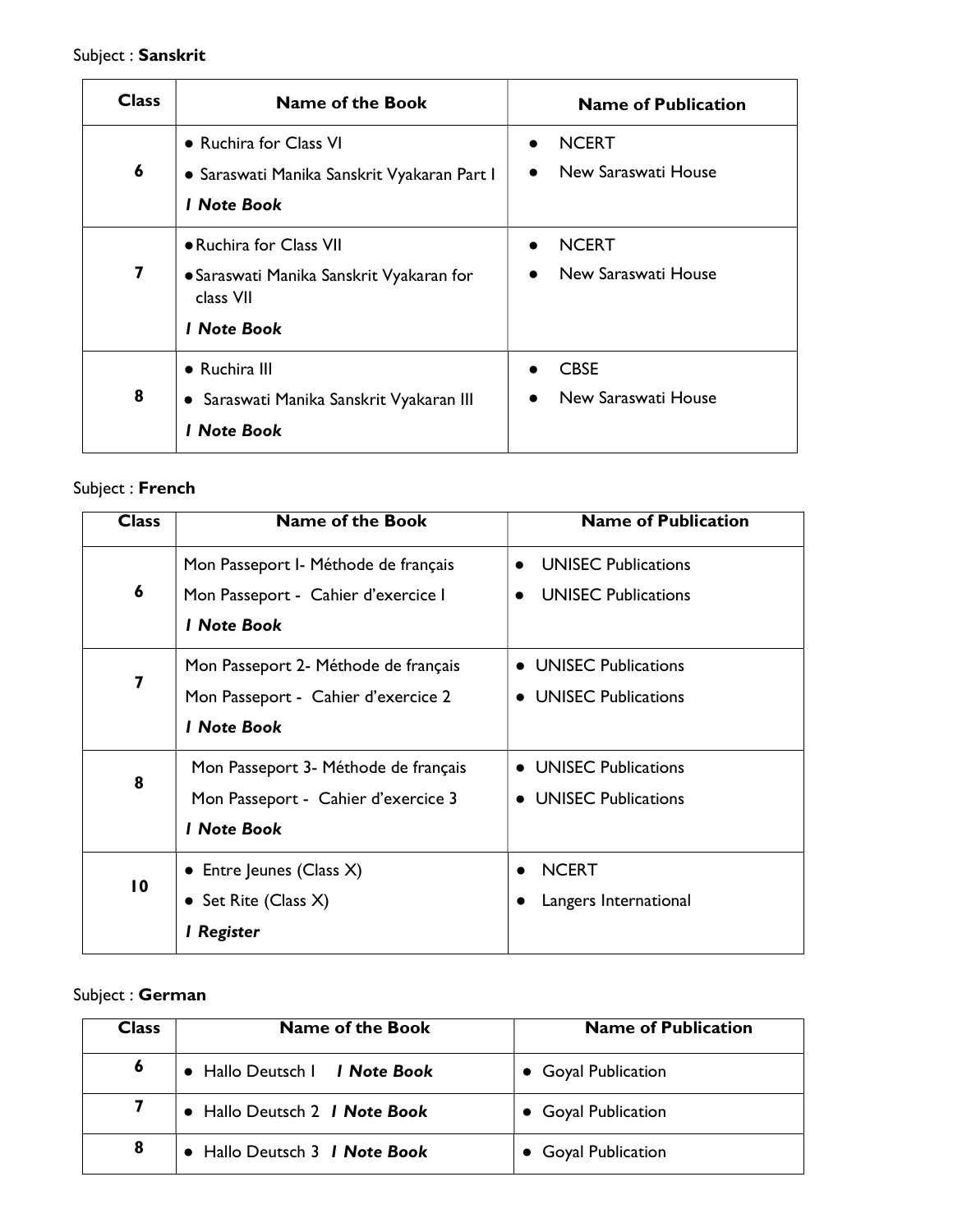## Subject : Spanish

| <b>Class</b> | <b>Name of the Book</b>       | <b>Name of Publication</b> |
|--------------|-------------------------------|----------------------------|
|              | • En Directo- Nivel Elemental | • Aquilini Sanchez         |
|              | <b>1 Note Book</b>            |                            |

### Subject : Science

| <b>Class</b>    | <b>Name of the Book</b>                                              | <b>Name of Publication</b> |
|-----------------|----------------------------------------------------------------------|----------------------------|
|                 | • Science Text Book for Class VI                                     | • NCERT                    |
| 6               | <b>I</b> Note Book                                                   |                            |
|                 | • Science for class VII                                              | • NCERT                    |
| 7               | I Notebook each (P,C,B)                                              |                            |
| 8               | • Text Textbook of Science for Class VIII                            | • NCERT                    |
|                 | I Notebook each (P,C,B)                                              |                            |
| 9               | • Science Textbook for class IX                                      | • NCERT                    |
|                 | Lab Manual Class IX                                                  | <b>NCERT</b>               |
|                 | 2 Registers (P,C) I Note Book (B) & 3 Thin<br><b>Practical Files</b> |                            |
| $\overline{10}$ | • Science Text book for Class X                                      | <b>NCERT</b><br>$\bullet$  |
|                 | $\bullet$ Lab Manual Class $X$                                       | <b>NCERT</b>               |
|                 | 3 Registers (P,C,B) & 3 Thin Practical Files                         |                            |
| п               | Physics Part I & II for Text Book                                    | • NCERT                    |
| (Phys.)         | • Laboratory Manual for Class XI                                     | <b>NCERT</b>               |
|                 | 2 Register (100 pages) & 1 Practical File<br>(200 pages)             |                            |
|                 | Chemistry Part I & II for Class XI                                   | <b>NCERT</b>               |
| п<br>(Chem)     | Laboratory Manual for Class XI                                       | • NCERT                    |
|                 | I Register & I Practical File                                        |                            |
| П               | Biology Text book for Class XI                                       | <b>NCERT</b>               |
| (Bio)           | Laboratory Manual for Class XI                                       | • NCERT                    |
|                 | <b>I Register &amp; Practical File</b>                               |                            |
| 12              | Physics Part I & II for Class XII                                    | • NCERT                    |
| (Phys.)         | Laboratory Manual XII                                                | <b>NCERT</b>               |
|                 | 2 Register (100 pages) & I Practical File<br>$(200 \text{ pages})$   |                            |
| 12<br>(Chem)    | Chemistry Part I & II for Class XII                                  | <b>NCERT</b>               |
|                 | Laboratory Manual Class XII                                          | <b>NCERT</b>               |
|                 | I Register & I Practical File                                        |                            |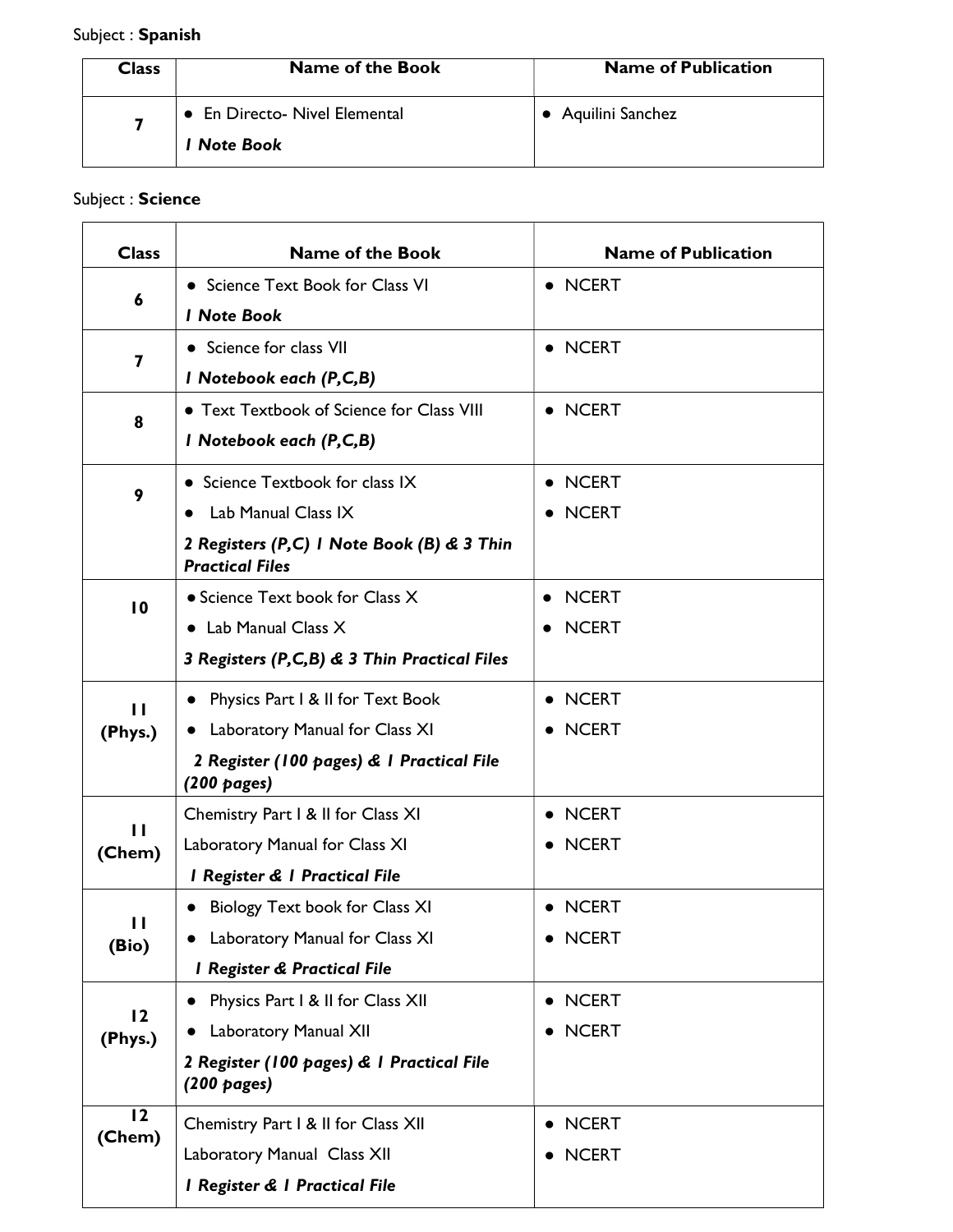|              | Text book for Biology Class XII | $\bullet$ NCERT |
|--------------|---------------------------------|-----------------|
| l 2<br>(Bio) | • Laboratory Manual Class XII   | $\bullet$ NCERT |
|              | I Register                      |                 |

### Subject : Social Studies

| <b>Class</b> | <b>Name of the Book</b>                  | <b>Name of Publication</b> |
|--------------|------------------------------------------|----------------------------|
|              | The Earth our Habitat I<br>$\bullet$     | <b>NCERT</b><br>$\bullet$  |
| 6            | Our Pasts I                              | <b>NCERT</b>               |
|              | Social and Political Life I<br>$\bullet$ | <b>NCERT</b>               |
|              | <b>School Atlas</b><br>$\bullet$         | Oxford<br>$\bullet$        |
|              | <b>Geo - I Interleaf Practical File</b>  |                            |
|              | Civics - Small Exercise NB (80 pages)    |                            |
|              | History - Small Exercise NB (80 pages)   |                            |
|              | Our Environment<br>$\bullet$             | <b>NCERT</b><br>$\bullet$  |
| 7            | Our Pasts-II                             | <b>NCERT</b>               |
|              | Social and Political Life II             | <b>NCERT</b>               |
|              | <b>School Atlas</b>                      | Oxford                     |
|              | <b>Geo - I Interleaf Practical File</b>  |                            |
|              | Civics - Small Exercise NB (80 pages)    |                            |
|              | History - Small Exercise NB (80 pages)   |                            |
|              | Resources & Development                  | <b>NCERT</b><br>$\bullet$  |
| 8            | Our Pasts-III<br>$(P-I & H)$             | <b>NCERT</b>               |
|              | Social and Political Life-III            | <b>NCERT</b>               |
|              | <b>School Atlas</b>                      | Oxford<br>●                |
|              | Geo - I Register                         |                            |
|              | <b>Civics - Small Exercise NB</b>        |                            |
|              | History - Small Exercise NB (80 pages)   |                            |
|              | • Contemporary India I                   | • NCERT                    |
| 9            | . India & the Contemporary World-I       | • NCERT                    |
|              | • Democratic Politics-I                  | • NCERT                    |
|              | <b>Economics IX</b><br>$\bullet$         | • NCERT                    |
|              | <b>History - I small Exercise NB</b>     |                            |
|              | <b>Economics - I Register</b>            |                            |
|              | Geo-I Register                           |                            |
|              | Pol. Sc. - I small Exercise NB           |                            |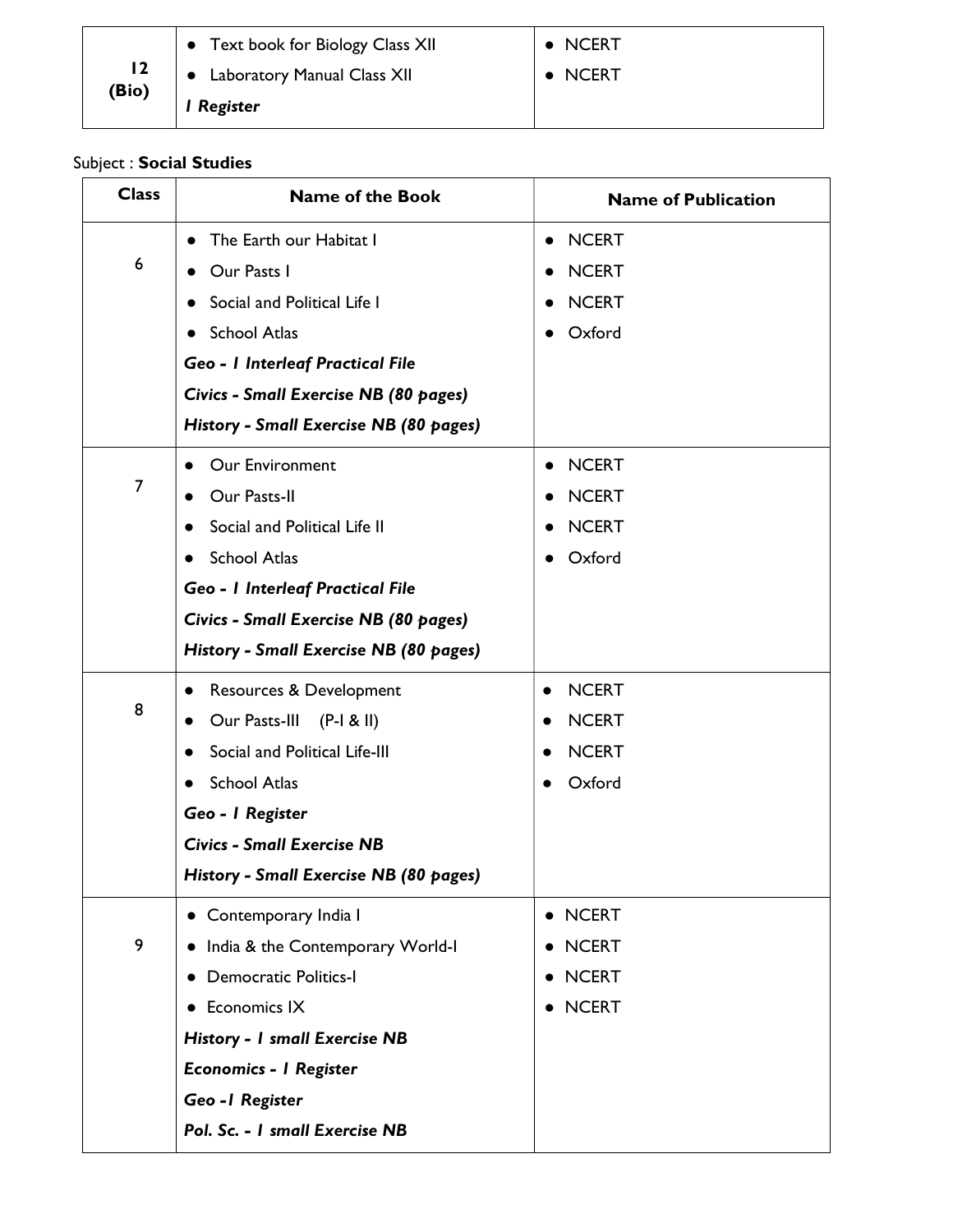|                 | • Contemporary India II                                            | <b>NCERT</b>              |
|-----------------|--------------------------------------------------------------------|---------------------------|
| $\overline{10}$ | . India & the Contemporary World-II                                | <b>NCERT</b>              |
|                 | • Democratic Politics-II                                           | • NCERT                   |
|                 | • Understanding Economic Development                               | <b>NCERT</b>              |
|                 | <b>History - I small Exercise NB</b>                               |                           |
|                 | <b>Economics - I Register</b>                                      |                           |
|                 | Geo - I Register                                                   |                           |
|                 | Pol. Sc. - I small Exercise NB                                     |                           |
| $\mathsf{H}$    | <b>Fundamentals of Physical Geography</b>                          | $\bullet$ NCERT           |
| (Geo)           | India Physical Environment<br>$\bullet$                            | • NCERT                   |
|                 | <b>Practical Work in Geography</b><br>$\bullet$                    | <b>NCERT</b><br>$\bullet$ |
|                 | <b>I</b> Register                                                  |                           |
|                 | <b>I Practical File - Interleaf (Punched</b><br>pages)             |                           |
|                 | Themes in World History XI<br>$\bullet$                            | • NCERT                   |
| $II$ (His)      | 2 Registers                                                        |                           |
|                 | Political theory<br>$\bullet$                                      | • NCERT                   |
| II(Pol.Sc)      | Indian Constitution at Work XI                                     | • NCERT                   |
|                 | 2 Registers                                                        |                           |
|                 | A4 sheets for project file and required<br>stationery              |                           |
| П               | Legal studies<br>$\bullet$                                         | • NCERT                   |
| Legal           | <b>I</b> Register                                                  |                           |
| studies         | A4 sheets for project file and required<br>stationery              |                           |
| 12              | Indian People & Economy                                            | <b>NCERT</b>              |
| (Geo)           | <b>Fundamentals of Human Geography</b>                             | <b>NCERT</b>              |
|                 | Practical Work in Geography                                        | <b>NCERT</b>              |
|                 | <b>I</b> Register                                                  |                           |
|                 | I Practical File - Interleaf (Punched<br>pages)                    |                           |
|                 | Themes in Indian History Part I, II & III<br>$\bullet$             | • NCERT                   |
| 12<br>(His)     | 2 Registers                                                        |                           |
| 12              | • Contemporary World Politics                                      | <b>NCERT</b>              |
| (Pol.Sc)        | · Politics in India since Independence                             | <b>NCERT</b>              |
|                 | 2 Register & A4 sheets for project file and<br>required stationery |                           |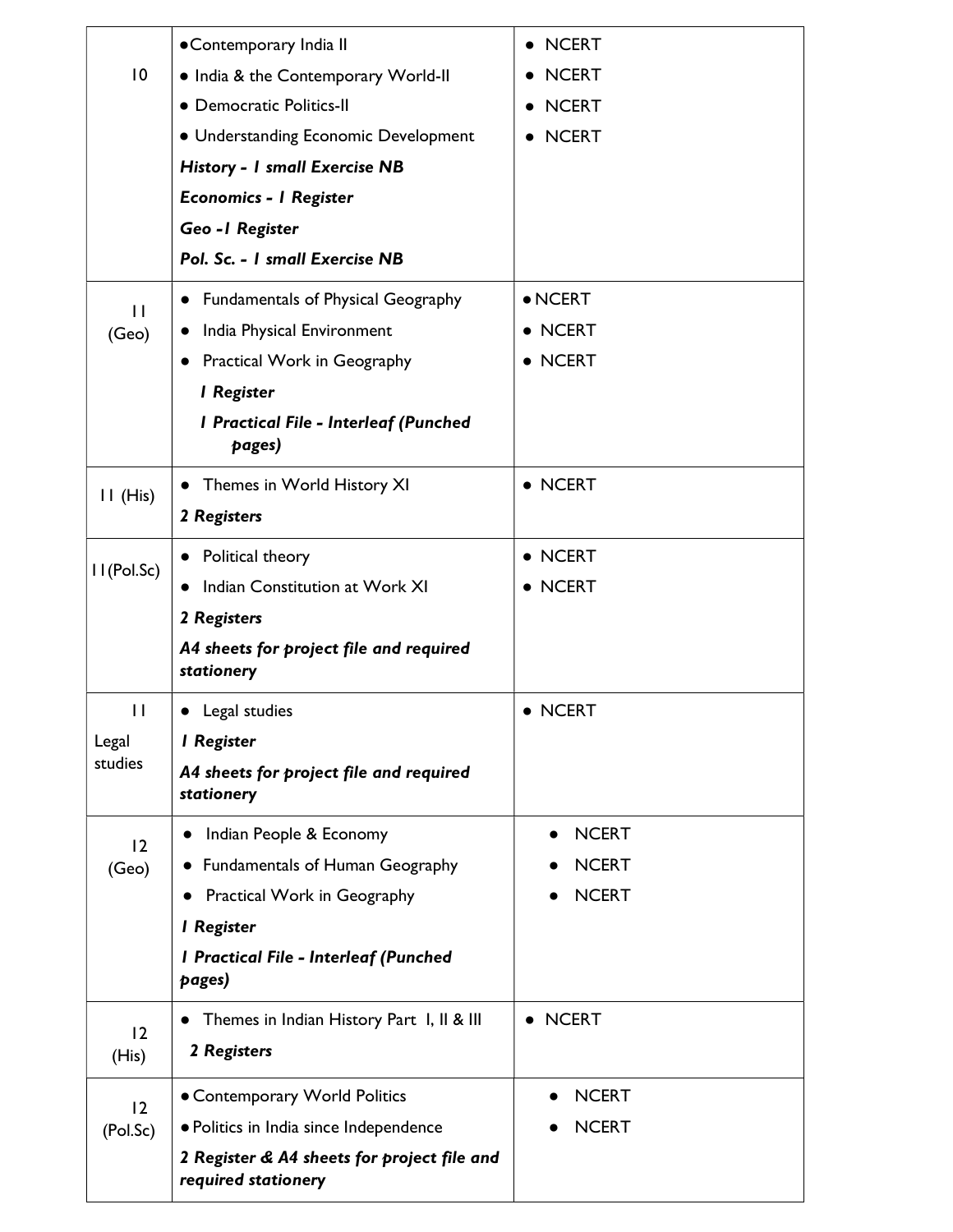| 12       | <b>.</b> Legal studies for class XII                  | NCFRT |
|----------|-------------------------------------------------------|-------|
| (Legal   | Register                                              |       |
| studies) | A4 sheets for project file and required<br>stationery |       |

### Department : Commerce

### Subject : Accountancy

| <b>Class</b> | <b>Name of the Book</b>                                           | <b>Name of Publication</b> |
|--------------|-------------------------------------------------------------------|----------------------------|
|              | • Double Entry Book Keeping                                       | T.S. Grewal<br>$\bullet$   |
| $\mathbf{H}$ | • Financial Accountancy - 1 & II Class XI                         | <b>NCERT</b><br>$\bullet$  |
|              | 2 Registers                                                       |                            |
| 12           | • Double Entry Book Keeping-Accounting for<br>NPO and Partnership | • T.S. Grewal              |
|              | • Double Entry Book Keeping Company<br>Accounts                   | $\bullet$ T.S. Grewal      |
|              | • Analysis of Financial Statements                                | • T.S. Grewal              |
|              | • Accountancy 1 & II Class XII                                    | $\bullet$ NCERT            |
|              | 2 Registers                                                       |                            |

# Subject : Business Studies

| <b>Class</b> | <b>Name of the Book</b>                          | <b>Name of Publication</b> |
|--------------|--------------------------------------------------|----------------------------|
| П            | <b>Business Studies XI</b><br>2 Registers        | <b>NCERT</b>               |
| 12           | Business Studies   & II Class XII<br>2 Registers | <b>NCERT</b>               |

### Subject : Entrepreneurship

| <b>Class</b>    | <b>Name of the Book</b>              | <b>Name of Publication</b> |
|-----------------|--------------------------------------|----------------------------|
| $\mathbf{H}$    | • Entrepreneurship XI<br>l Register  | <b>NCERT</b>               |
| $\overline{12}$ | • Entrepreneurship XII<br>I Register | <b>NCERT</b>               |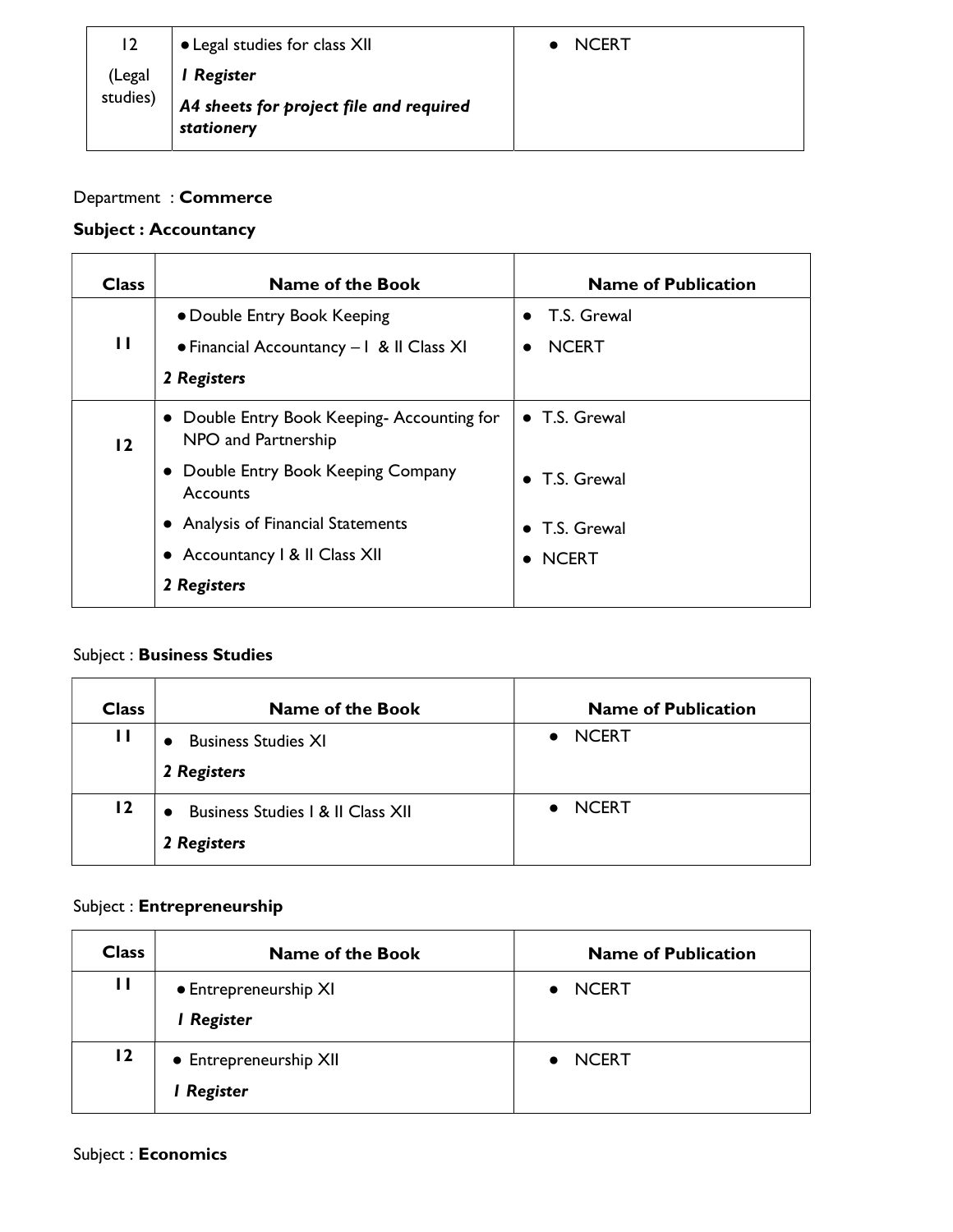| <b>Class</b>   | <b>Name of the Book</b>                                                        | <b>Name of Publication</b>                             |
|----------------|--------------------------------------------------------------------------------|--------------------------------------------------------|
| П              | • Introductory Microeconomics<br>• Statistics for Economics<br>2 Registers     | Sandeep Garg<br>$\bullet$<br>Jain & Ohri<br>$\bullet$  |
| $\overline{2}$ | • Introductory Macro Economics<br>• Indian Economic Development<br>2 Registers | Sandeep Garg<br>$\bullet$<br><b>NCERT</b><br>$\bullet$ |

## Subject : Fashion Studies

| Class | <b>Name of the Book</b>                                                            | <b>Name of Publication</b> |
|-------|------------------------------------------------------------------------------------|----------------------------|
| П     | <b>Text Book of Fashion Studies XI</b><br>$\bullet$<br>Register & I Practical File | <b>NCERT</b>               |
| 12    | Text Book of Fashion Studies XII<br>I Register & I Practical File                  | <b>NCFRT</b>               |

## Subject : Home Science

| <b>Class</b> | <b>Name of the Book</b>                                | <b>Name of Publication</b> |
|--------------|--------------------------------------------------------|----------------------------|
| П            | • Human Ecology and Family Sciences for class<br>XI    | <b>NCERT</b>               |
|              | • (Additional Book) HEFS for Class XI                  | Saraswati Publication      |
|              | I Register & A4 Sheets for Project Work as<br>required |                            |
| 12           | • Human Ecology and Family Sciences for Class<br>XII   | $\bullet$ N.C.E.R.T        |
|              | • (Additional Book) HEFS for Class XII                 | Saraswati Publication      |
|              | I Register & A4 Sheets for Project Work as<br>required |                            |

## Subject : Psychology

| <b>Class</b> | <b>Name of the Book</b>                     | <b>Name of Publication</b> |
|--------------|---------------------------------------------|----------------------------|
| - 11         | Psychology XI 2 Registers                   | <b>NCERT</b>               |
| 12           | • A Text Book of Psychology XII 2 Registers | <b>NCERT</b>               |

# Subject : Sociology

| Class | <b>Name of the Book</b> | <b>Name of Publication</b> |
|-------|-------------------------|----------------------------|
|       |                         |                            |
|       |                         |                            |